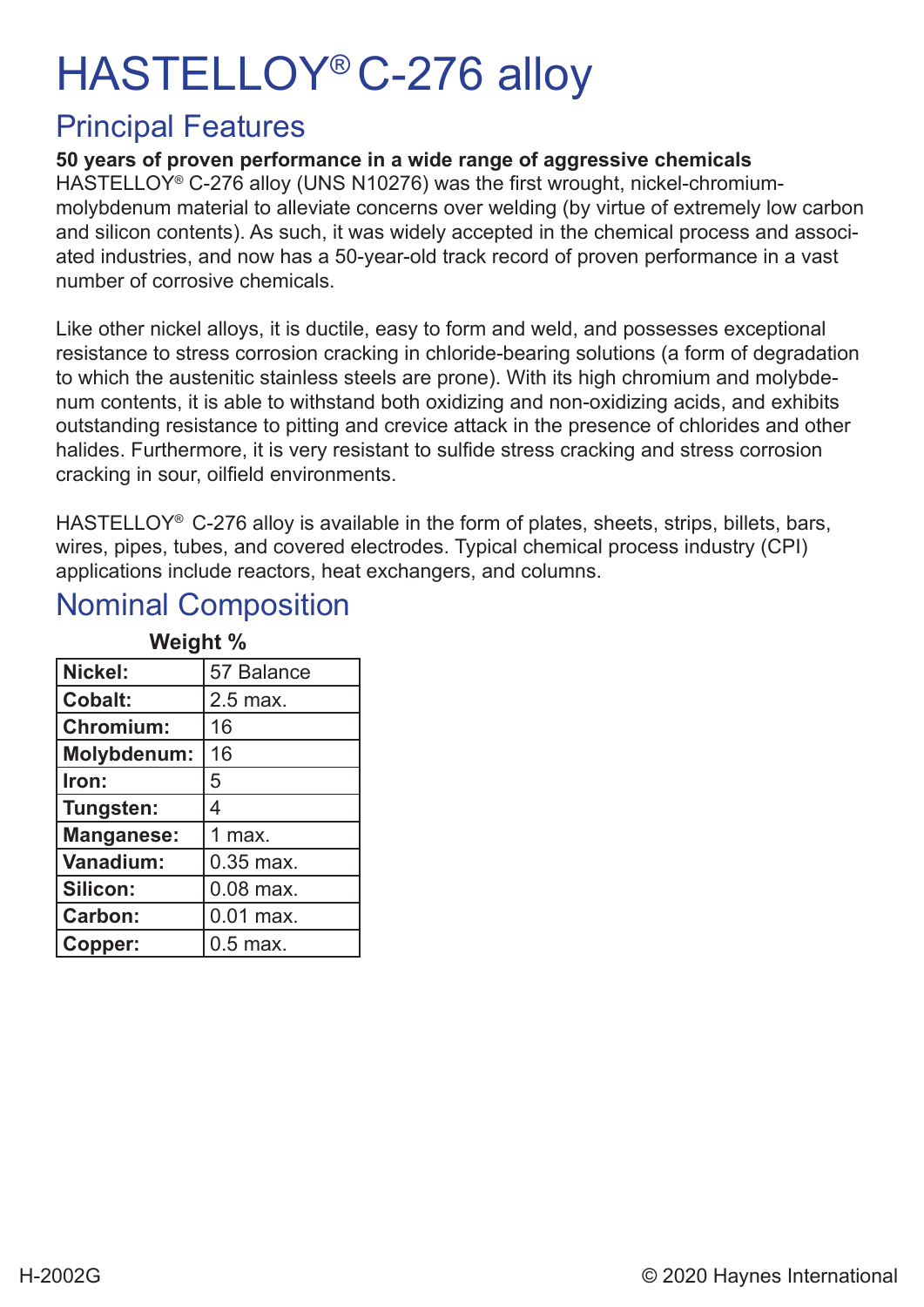#### Iso-Corrosion Diagrams

Each of these iso-corrosion diagrams was constructed using numerous corrosion rate values, generated at different acid concentrations and temperatures. The blue line represents those combinations of acid concentration and temperature at which a corrosion rate of 0.1 mm/y (4 mils per year) is expected, based on laboratory tests in reagent grade acids. Below the line, rates under 0.1 mm/y are expected. Similarly, the red line indicates the combinations of acid concentration and temperature at which a corrosion rate of 0.5 mm/y (20 mils per year) is expected. Above the line, rates over 0.5 mm/y are expected. Between the blue and red lines, corrosion rates are expected to fall between 0.1 and 0.5 mm/y.



Haynes International - HASTELLOY® C-276 alloy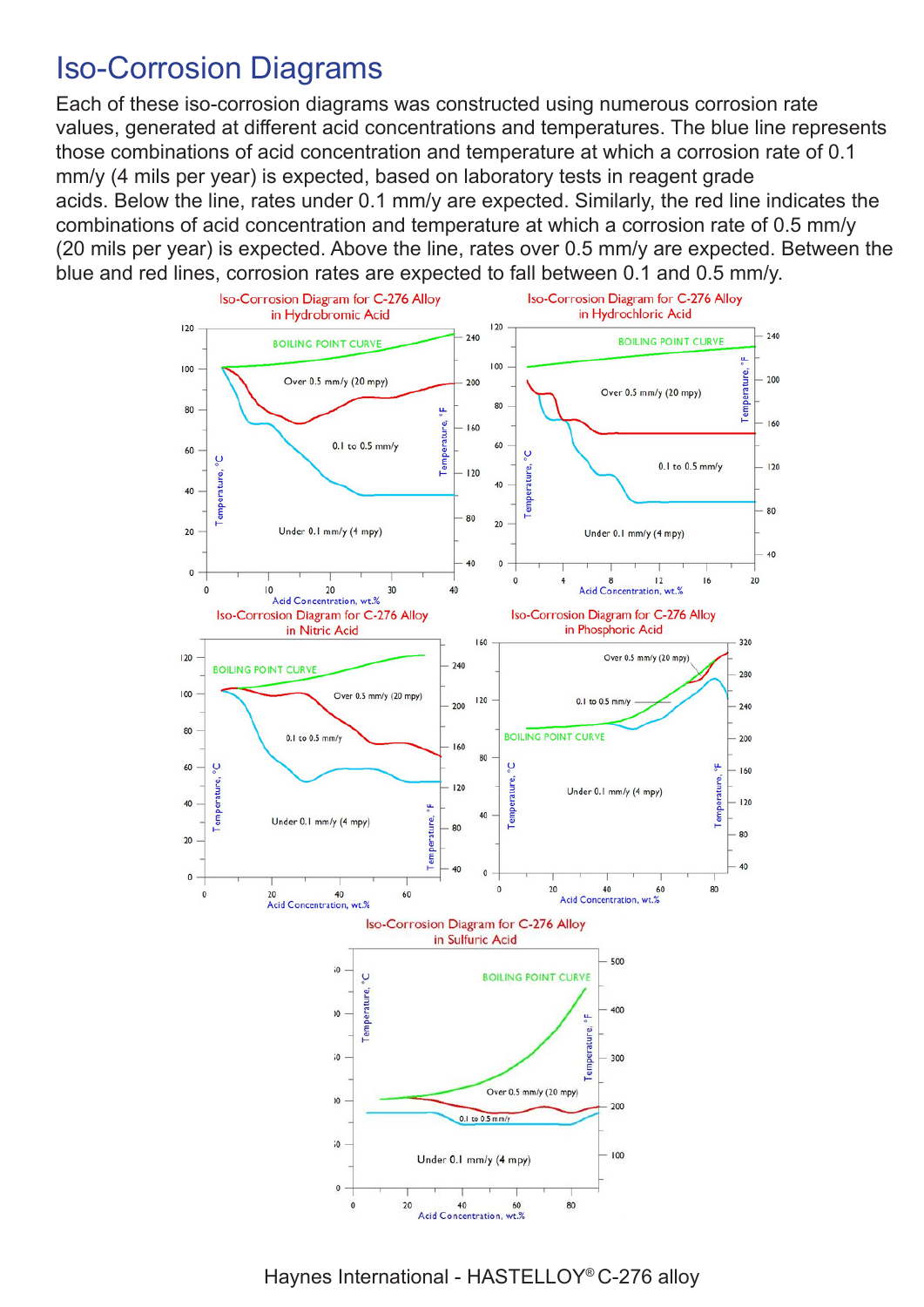#### Comparative Plots

To compare the performance of HASTELLOY® C-276 alloy with that of other materials, it is useful to plot the 0.1 mm/y lines. In the following graphs, the lines for C-276 alloy are compared with those of two popular, austenitic stainless steels (316L and 254SMO), and a lower-molybdenum nickel alloy (625), in hydrochloric and sulfuric acids. At hydrochloric acid concentrations above about 5%, C-276 alloy provides a quantum improvement over the stainless steels, and offers much greater resistance to higher concentrations of both acids than alloy 625. The concentration limit of 20% hydrochloric acid is the azeotrope, beyond which high temperature corrosion tests are less reliable.

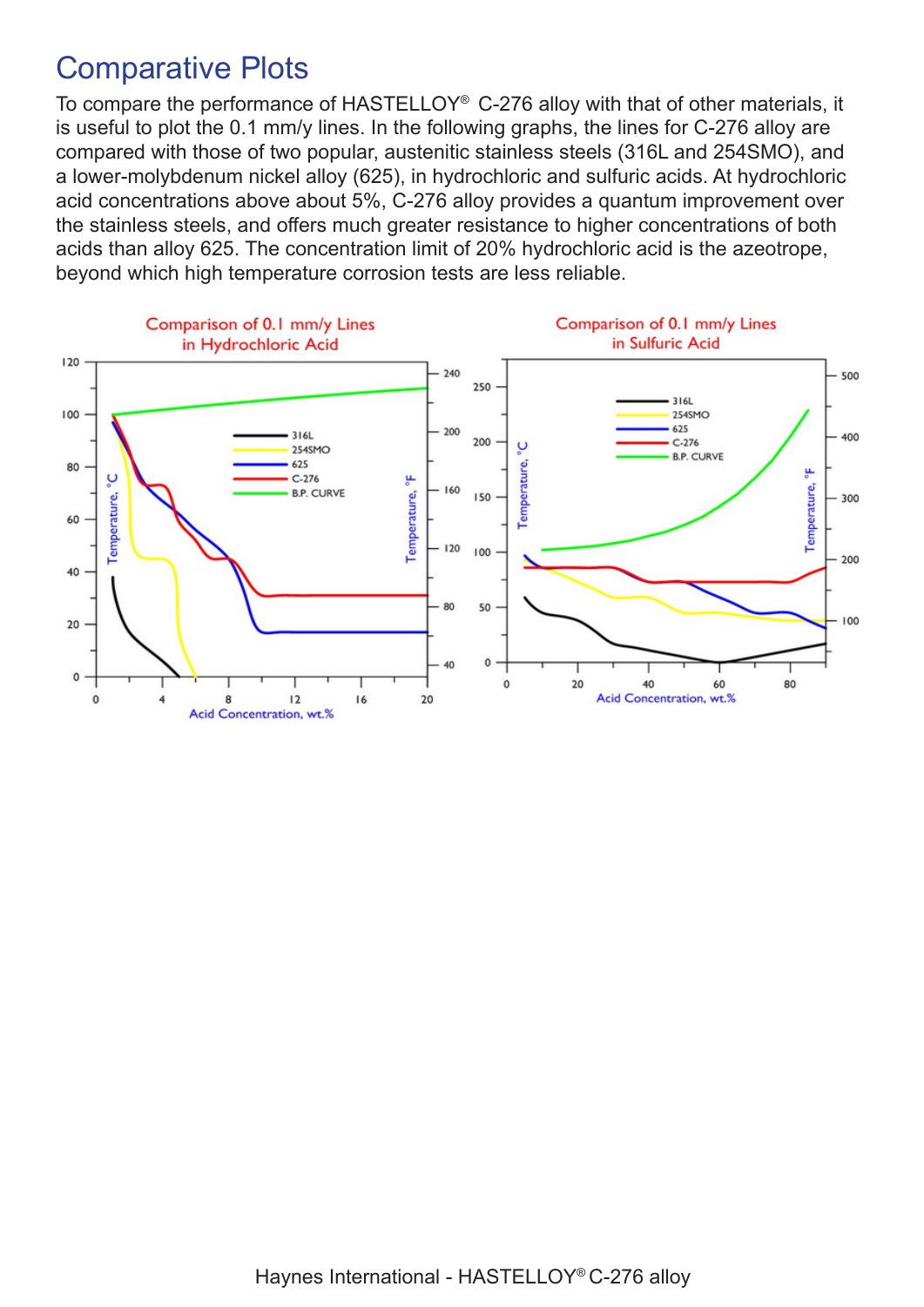#### Selected Corrosion Data

| Conc.   | $50^{\circ}$ F | $75^{\circ}F$            | 100°F                    | 125°F                    | 150°F                    | 175°F                    | 200°F          | 225°F                    |                |
|---------|----------------|--------------------------|--------------------------|--------------------------|--------------------------|--------------------------|----------------|--------------------------|----------------|
| $Wt.\%$ | $10^{\circ}$ C | $24^{\circ}$ C           | $38^{\circ}$ C           | $52^{\circ}$ C           | $66^{\circ}$ C           | 79°C                     | $93^{\circ}$ C | 107°C                    | <b>Boiling</b> |
| 2.5     | $\sim$         | $\overline{\phantom{a}}$ | $\sim$                   | $\overline{\phantom{a}}$ | $\overline{\phantom{a}}$ | $\overline{\phantom{a}}$ | ۰.             | $\sim$                   | 0.13           |
| 5       | $\blacksquare$ |                          |                          |                          | $\overline{\phantom{a}}$ | 0.01                     | 0.15           | $\blacksquare$           | 0.78           |
| 7.5     | ۰.             | ۰                        | $\overline{\phantom{a}}$ |                          | 0.01                     | 0.14                     | 0.73           | ۰                        |                |
| 10      | ۰.             | н.                       | $\overline{\phantom{a}}$ |                          | 0.02                     | 0.51                     | 0.89           | $\overline{\phantom{a}}$ |                |
| 15      | $\sim$         | $\overline{\phantom{a}}$ | $\blacksquare$           | 0.01                     | 0.34                     | 0.57                     | ۰              | $\blacksquare$           |                |
| 20      | ۰.             | $\overline{\phantom{a}}$ | < 0.01                   | 0.25                     | 0.37                     | 0.51                     |                | ۰                        |                |
| 25      |                | $\blacksquare$           | 0.11                     | 0.2                      | 0.29                     | 0.45                     | 0.75           | ۰                        |                |
| 30      | ۰.             | ۰.                       | 0.12                     | 0.2                      | 0.28                     | 0.44                     | 0.75           | ۰                        | -              |
| 40      | ۰              | $\overline{\phantom{a}}$ | 0.08                     | 0.13                     | 0.21                     | 0.3                      | 0.53           | -                        | ۰              |

#### **Hydrobromic Acid**

All corrosion rates are in millimeters per year (mm/y); to convert to mils (thousandths of an inch) per year, divide by 0.0254. Data are from Corrosion Laboratory Jobs 15-02, 27-02, and 37-02.

All tests were performed in reagent grade acids under laboratory conditions; field tests are encouraged prior to industrial use.

Iso-Corrosion Diagram for C-276 Alloy in Hydrobromic Acid

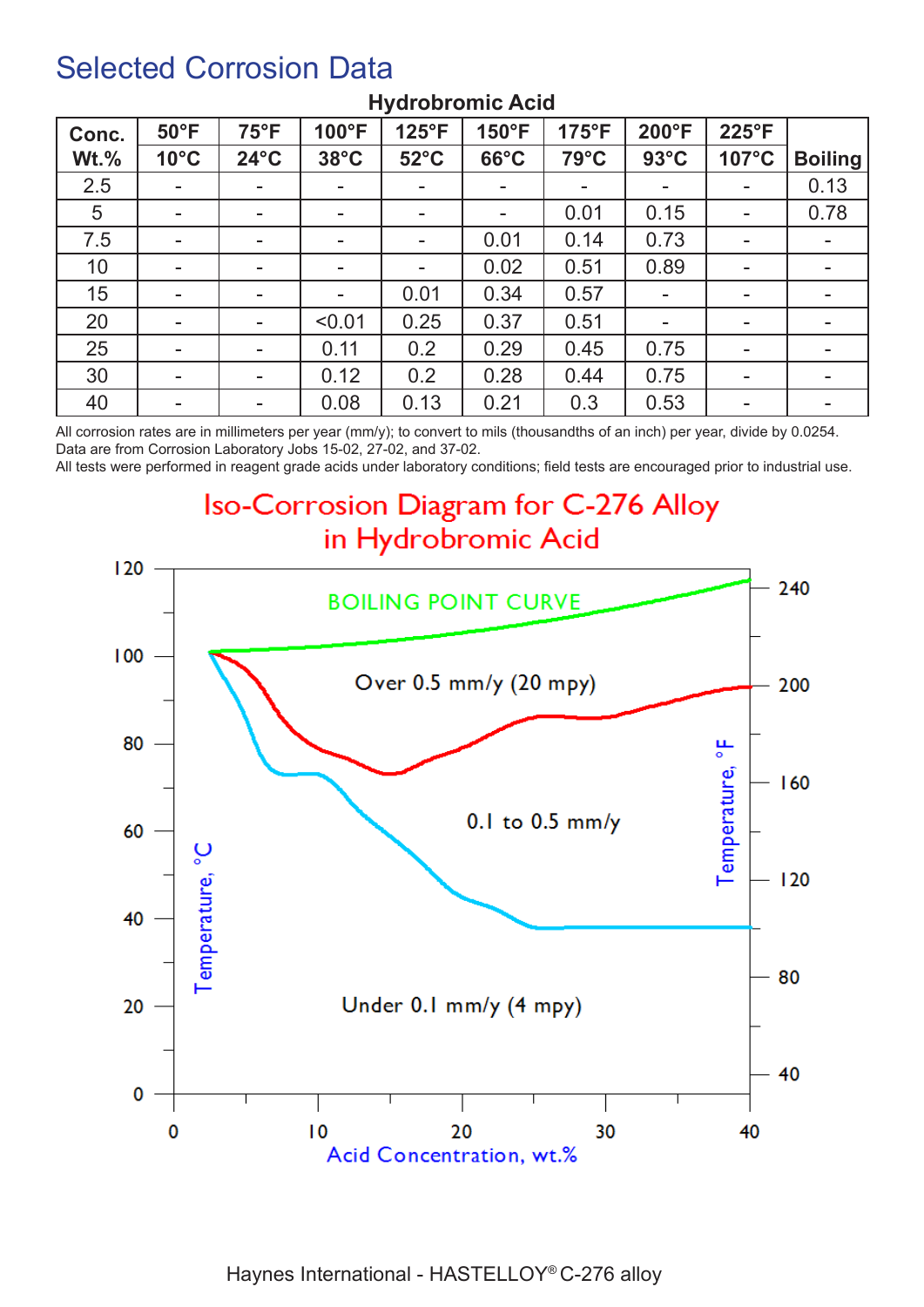| Conc.   | $50^{\circ}$ F           | $75^{\circ}F$            | 100°F          | $125^{\circ}F$ | 150°F          | $175^{\circ}F$ | 200°F          | 225°F |                |
|---------|--------------------------|--------------------------|----------------|----------------|----------------|----------------|----------------|-------|----------------|
| $Wt.\%$ | $10^{\circ}$ C           | $24^{\circ}$ C           | $38^{\circ}$ C | $52^{\circ}$ C | $66^{\circ}$ C | $79^{\circ}$ C | $93^{\circ}$ C | 107°C | <b>Boiling</b> |
|         |                          |                          | ۰.             |                |                | $\blacksquare$ |                |       | 0.33           |
| 1.5     |                          |                          |                |                |                | $\blacksquare$ |                |       | 0.70           |
| 2       |                          |                          |                |                | 0.01           | 0.02           | 0.57           |       | 1.26           |
| 2.5     |                          |                          |                |                |                | 0.03           | 0.89           |       | 1.86           |
| 3       | $\blacksquare$           | $\overline{\phantom{a}}$ |                |                | 0.01           | 0.42           | 1.18           |       | 2.34           |
| 3.5     |                          | $\overline{\phantom{a}}$ | ۰.             |                |                | 0.57           | 1.26           | ۰.    | 2.43           |
| 4       | $\overline{\phantom{0}}$ | н.                       | ۰.             |                | 0.02           | 0.67           | 1.37           | ۰.    | 2.92           |
| 4.5     |                          | $\overline{\phantom{a}}$ | ۰              |                | 0.37           | 0.68           | 1.72           |       | 3.34           |
| 5       | $\blacksquare$           | $\overline{\phantom{a}}$ | ۰.             | 0.02           | 0.31           | 0.75           | 1.25           | ۰     | 3.63           |
| 7.5     |                          |                          | 0.03           | 0.31           | 0.53           | 0.94           |                | ۰.    |                |
| 10      | $\blacksquare$           |                          | 0.17           | 0.32           | 0.46           | 1.18           |                | ۰     |                |
| 15      |                          |                          | 0.19           | 0.33           | 0.54           | 1.21           |                |       |                |
| 20      |                          |                          | 0.14           | 0.29           | 0.55           | 1.10           |                |       |                |

#### **Hydrochloric Acid**

All corrosion rates are in millimeters per year (mm/y); to convert to mils (thousandths of an inch) per year, divide by 0.0254. Data are from Corrosion Laboratory Jobs 8-95, 11-95, 18-95, 36-95, 3-96, 9-96, 16-96, and 25-96.

All tests were performed in reagent grade acids under laboratory conditions; field tests are encouraged prior to industrial use.

Iso-Corrosion Diagram for C-276 Alloy in Hydrochloric Acid



Haynes International - HASTELLOY® C-276 alloy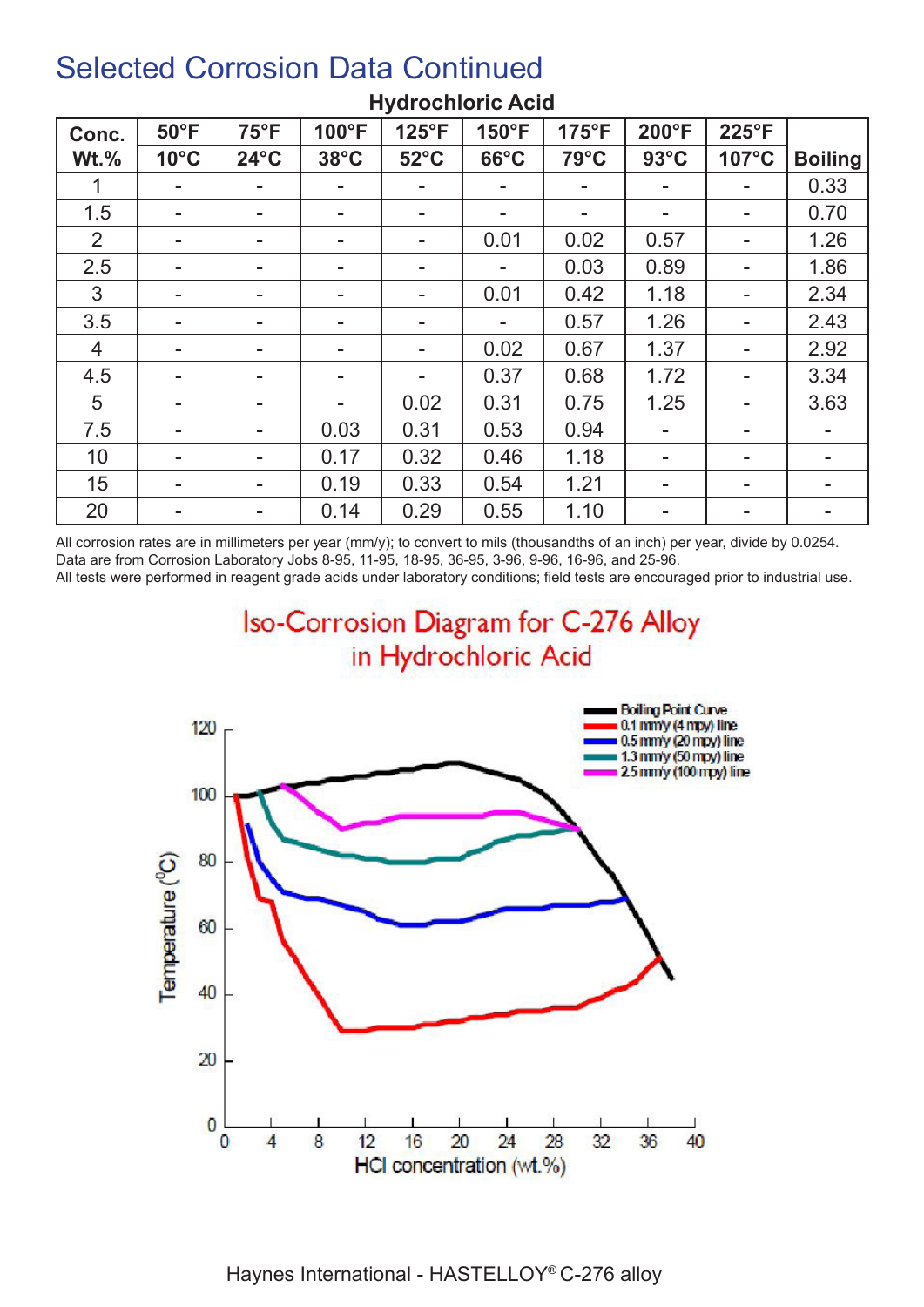| Conc.   | $50^{\circ}$ F | $75^{\circ}F$            | 100°F                    | 125°F          | 150°F          | $175^{\circ}F$           | 200°F          | 225°F                    |                |
|---------|----------------|--------------------------|--------------------------|----------------|----------------|--------------------------|----------------|--------------------------|----------------|
| $Wt.\%$ | $10^{\circ}$ C | $24^{\circ}$ C           | $38^{\circ}$ C           | $52^{\circ}$ C | $66^{\circ}$ C | $79^{\circ}$ C           | $93^{\circ}$ C | 107°C                    | <b>Boiling</b> |
| 10      | ۰              | $\overline{\phantom{a}}$ | 0.01                     | $\blacksquare$ | 0.03           | $\overline{\phantom{a}}$ | 0.06           | ۰                        | 0.26           |
| 20      | $\blacksquare$ | $\,$                     | $\overline{\phantom{a}}$ |                | 0.09           | $\blacksquare$           | 0.16           | $\sim$                   | 0.66           |
| 30      | $\sim$         | $\sim$                   | 0.02                     |                | 0.14           | 0.17                     | 0.41           | $\blacksquare$           | 1.52           |
| 40      | ۰.             | $\overline{\phantom{a}}$ | $\overline{\phantom{a}}$ | 0.05           | 0.20           | 0.38                     | 0.88           | $\blacksquare$           | 4.42           |
| 50      | ۰              |                          | 0.04                     | 0.07           | 0.30           | 0.65                     | 1.51           | ۰                        |                |
| 60      | $\blacksquare$ | $\blacksquare$           | 0.06                     | 0.10           | 0.42           | 0.82                     | 2.03           | $\overline{\phantom{a}}$ | 18.42          |
| 65      | ۰.             | $\overline{\phantom{a}}$ |                          |                | 0.41           | $\sim$                   | 2.53           | ۰                        | 22.12          |
| 70      | ٠              | $\overline{\phantom{a}}$ | 0.06                     | $\blacksquare$ | 0.46           | 1.12                     | 2.62           | $\overline{\phantom{a}}$ | -              |

#### **Nitric Acid**

All corrosion rates are in millimeters per year (mm/y); to convert to mils (thousandths of an inch) per year, divide by 0.0254. Data are from Corrosion Laboratory Jobs 1-74 and 19-97.

All tests were performed in reagent grade acids under laboratory conditions; field tests are encouraged prior to industrial use.

#### Iso-Corrosion Diagram for C-276 Alloy in Nitric Acid

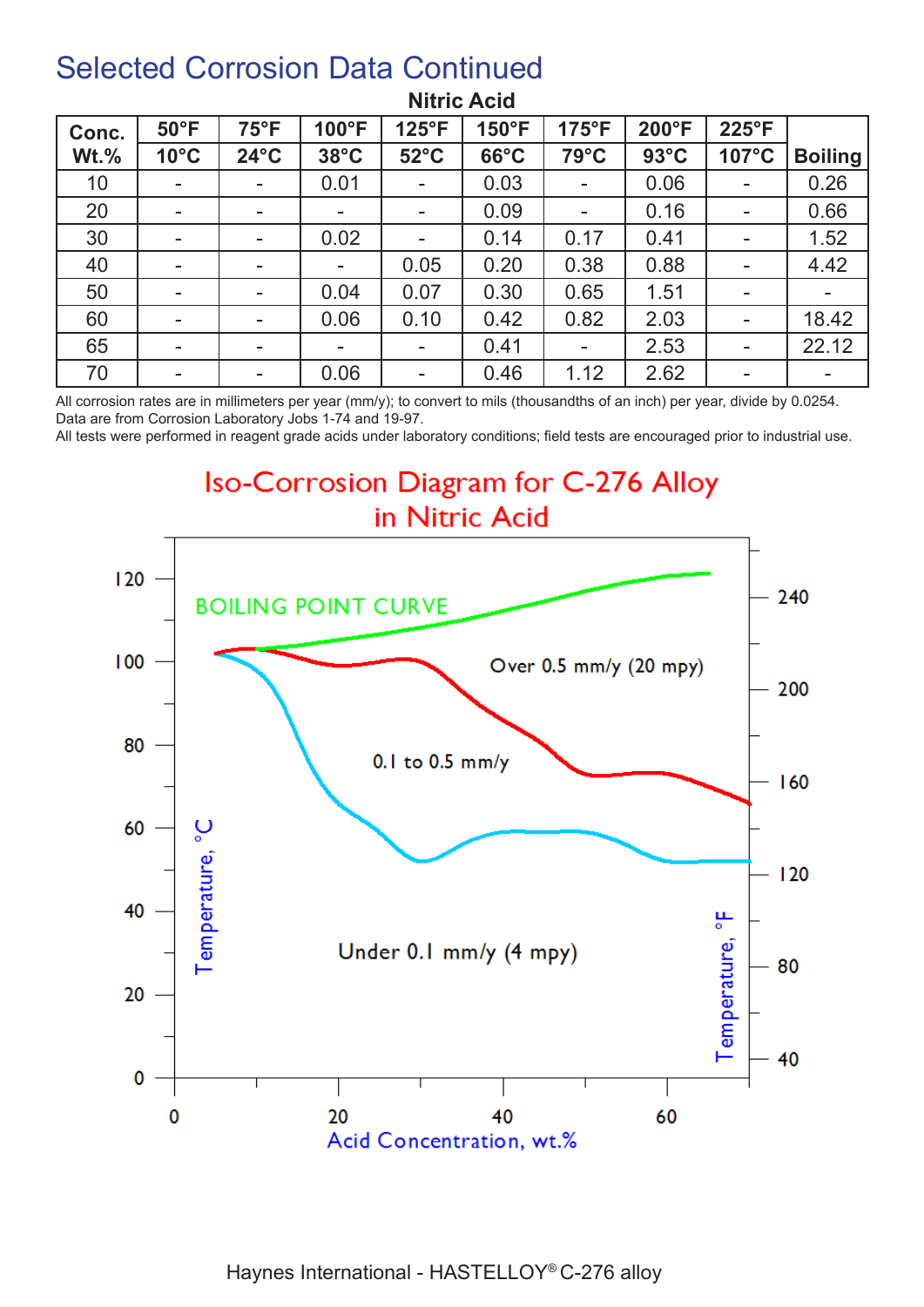| Conc.   | 125°F          | 150°F                    | $175^{\circ}F$           | 200°F          | 225°F                    | 250°F                    | $275^{\circ}F$  | 300°F                    |                |
|---------|----------------|--------------------------|--------------------------|----------------|--------------------------|--------------------------|-----------------|--------------------------|----------------|
| $Wt.\%$ | $52^{\circ}$ C | $66^{\circ}$ C           | $79^{\circ}$ C           | $93^{\circ}$ C | 107°C                    | 121°C                    | $135^{\circ}$ C | 149°C                    | <b>Boiling</b> |
| 50      | $\blacksquare$ |                          | 0.01                     | 0.02           |                          | $\blacksquare$           |                 | $\overline{\phantom{a}}$ | 0.18           |
| 60      | $\blacksquare$ | $\overline{\phantom{a}}$ | 0.01                     | 0.02           | 0.08                     | $\blacksquare$           |                 | -                        | 0.28           |
| 70      | $\blacksquare$ | $\sim$                   | 0.01                     | 0.02           | 0.08                     | 0.08                     |                 | $\blacksquare$           | 0.13           |
| 75      | $\blacksquare$ | $\overline{\phantom{a}}$ | $\overline{\phantom{a}}$ | $\blacksquare$ | $\overline{\phantom{a}}$ | $\overline{\phantom{a}}$ |                 | $\overline{\phantom{a}}$ | 1.29           |
| 80      | $\blacksquare$ | $\sim$                   | 0.01                     | 0.02           | $\overline{\phantom{a}}$ | 0.09                     | 0.12            | ۰                        | 0.31           |
| 85      | $\blacksquare$ | $\sim$                   |                          |                |                          | 0.09                     | 0.17            | 0.29                     | 1.68           |

#### **Phosphoric Acid**

All corrosion rates are in millimeters per year (mm/y); to convert to mils (thousandths of an inch) per year, divide by 0.0254. Data are from Corrosion Laboratory Jobs 19-95 and 64-96.

All tests were performed in reagent grade acids under laboratory conditions; field tests are encouraged prior to industrial use.

#### Iso-Corrosion Diagram for C-276 Alloy in Phosphoric Acid

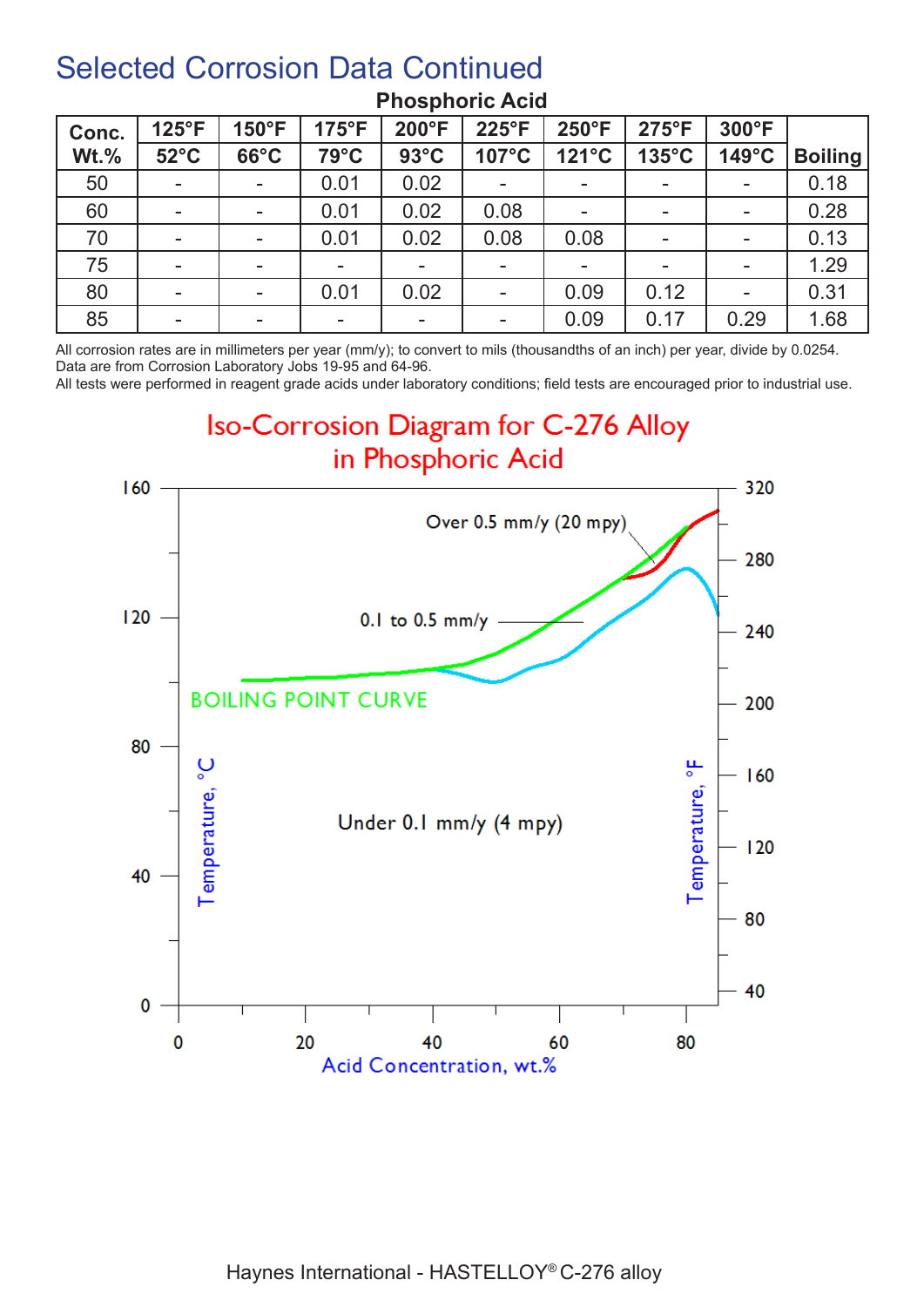| Conc.          | $75^{\circ}F$  | 100°F          | 125°F          | 150°F          | 175°F | 200°F          | 225°F | $250^{\circ}F$ | 275°F           | 300°F                    | 350°F           |                |
|----------------|----------------|----------------|----------------|----------------|-------|----------------|-------|----------------|-----------------|--------------------------|-----------------|----------------|
| $Wt.\%$        | $24^{\circ}$ C | $38^{\circ}$ C | $52^{\circ}$ C | $66^{\circ}$ C | 79°C  | $93^{\circ}$ C | 107°C | 121°C          | $135^{\circ}$ C | 149°C                    | $177^{\circ}$ C | <b>Boiling</b> |
| 1              | ۰              | ۰              | ۰              | ۰              | ٠     | ۰              | ۰     |                | ۰               | $\overline{\phantom{a}}$ | ۰               | ۰              |
| $\overline{2}$ | ۰              | ۰              | ۰              | ۰              | ٠     | ۰              | ۰     |                | ۰               | ۰                        | ۰               | ۰              |
| 3              | ۰              | ۰              | ۰              | ۰              | ۰     | ۰              | ۰     |                | ۰               | ۰                        | ۰               | ۰              |
| 4              | ۰              | -              | -              | ۰              |       | ۰              | ۰     |                | ۰               | -                        | -               | -              |
| 5              | ۰              |                |                |                |       | ۰              | ۰     |                |                 |                          |                 |                |
| 10             | ۰              | ۰              | ۰              | ۰              | 0.03  | 0.14           | ۰     |                | ۰               | -                        | ۰               | 0.18           |
| 20             | ۰              | -              | ۰              | ۰              | 0.05  | 0.4            |       |                | ۰               | -                        | -               | 0.49           |
| 30             | ۰              | ۰              |                | ۰              | 0.06  | 0.42           |       |                | ۰               |                          | ۰               | 0.83           |
| 40             | ۰              | ۰              | ۰              | ۰              | 0.19  | 0.48           | 1.02  |                | ۰               | ۰                        | ۰               | 1.87           |
| 50             | ۰              | ۰              | ۰              | 0.02           | 0.26  | 0.62           | 1.13  | 2.33           | ۰               | ۰                        | ۰               | 3.64           |
| 60             | ۰              | -              | ۰              | 0.02           | 0.3   | 0.67           | 1.03  | 2.87           | ۰               | -                        | ۰               | 13.08          |
| 70             | ۰              | ۰              | ۰              | 0.05           | 0.16  | 0.5            | 1.06  | 13.68          | ۰               | ۰                        |                 | ۰              |
| 80             | ۰              | $\blacksquare$ | ۰              | 0.04           | 0.14  | 0.6            | 2.73  | 5.66           | ۰               | -                        | -               |                |
| 90             | ۰              | ۰              | ۰              | 0.03           | 0.05  | 0.46           | 1.64  | 4.79           | ۰               | ۰                        | ۰               | ۰              |
| 96             | ۰              | -              |                |                | 0.04  | 0.18           | 0.95  |                | ۰               |                          | ۰               |                |

#### **Sulfuric Acid**

All corrosion rates are in millimeters per year (mm/y); to convert to mils (thousandths of an inch) per year, divide by 0.0254. Data are from Corrosion Laboratory Jobs 8-95, 11-95, 18-95, 43-95, 9-96, 15-96, and 20-96.

All tests were performed in reagent grade acids under laboratory conditions; field tests are encouraged prior to industrial use.





Haynes International - HASTELLOY® C-276 alloy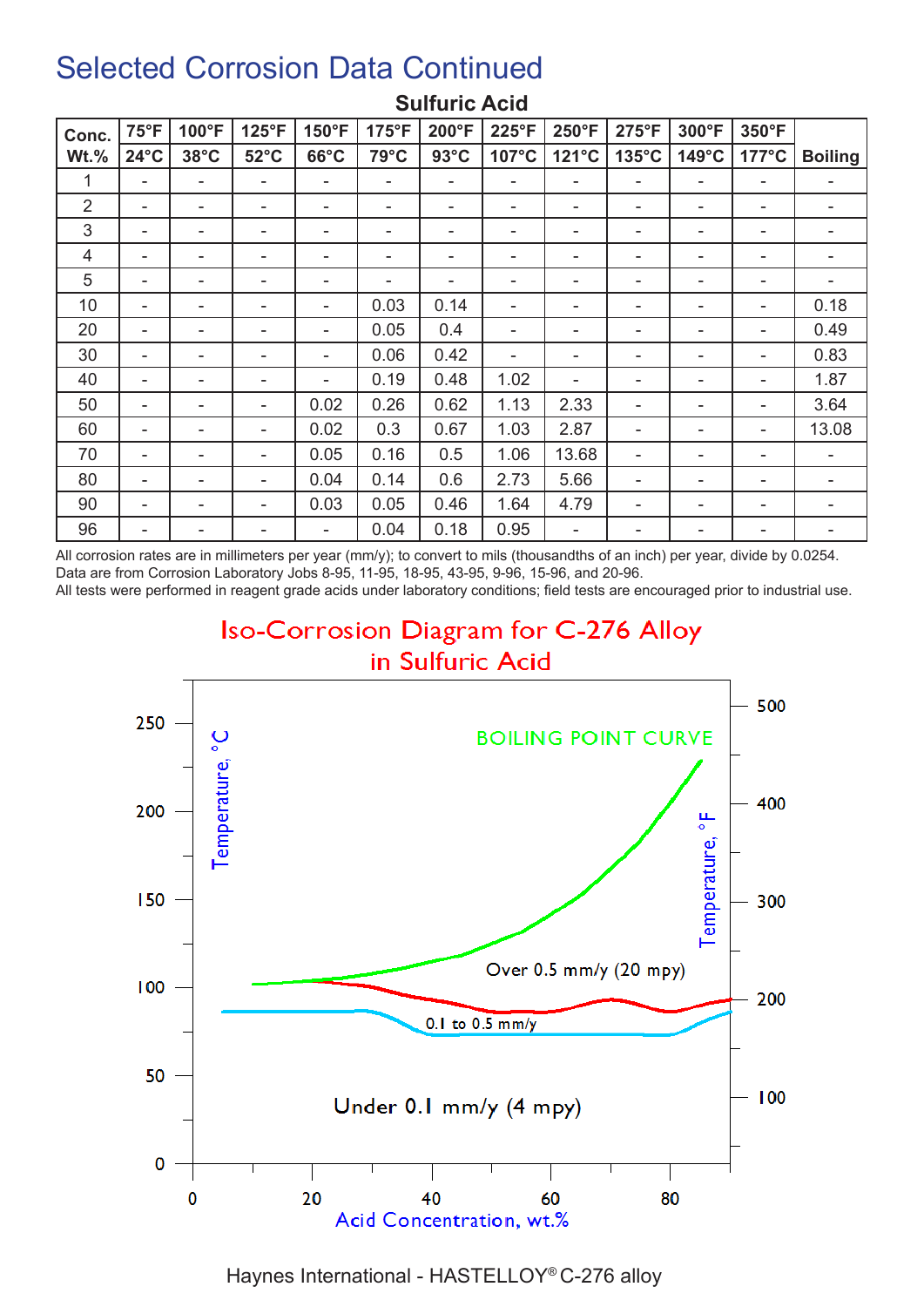### Selected Corrosion Data (Reagent Grade Solutions, mm/y)

|                                    | <b>Concentration</b> | 100°F                    | $125^{\circ}F$           | 150°F          | $175^{\circ}F$           | 200°F                    |                          |
|------------------------------------|----------------------|--------------------------|--------------------------|----------------|--------------------------|--------------------------|--------------------------|
| <b>Chemical</b>                    | $wt.$ %              | $38^{\circ}$ C           | $52^{\circ}$ C           | $66^{\circ}$ C | $79^{\circ}$ C           | $93^{\circ}$ C           | <b>Boiling</b>           |
| <b>Acetic Acid</b>                 | 99                   |                          |                          |                |                          |                          | < 0.01                   |
|                                    | 10                   | Ξ.                       |                          | 0.13           |                          |                          |                          |
| <b>Chromic Acid</b>                | 20                   | ۰                        | -                        | 0.53           | $\overline{\phantom{0}}$ | $\overline{a}$           |                          |
| <b>Formic Acid</b>                 | 88                   |                          |                          | L,             | $\overline{a}$           | L.                       | 0.04                     |
|                                    | 2.5                  | -                        | $\overline{a}$           | ÷,             | ÷,                       | ÷,                       | 0.13                     |
|                                    | 5                    | -                        | $\overline{a}$           | ÷,             | ÷                        | ÷,                       | 0.78                     |
|                                    | 7.5                  | $\overline{\phantom{0}}$ | $\overline{\phantom{0}}$ | 0.01           | 0.14                     | $\overline{a}$           | $\overline{\phantom{0}}$ |
|                                    | 10                   | ۰                        | Ξ.                       | 0.02           | 0.51                     | $\overline{\phantom{0}}$ | $\overline{\phantom{a}}$ |
| <b>Hydrobromic</b><br><b>Acid</b>  | 15                   | $\overline{\phantom{0}}$ | 0.01                     | 0.34           | 0.57                     | -                        | $\bar{ }$                |
|                                    | 20                   | < 0.01                   | 0.25                     | 0.37           | 0.51                     | -                        | $\overline{\phantom{0}}$ |
|                                    | 25                   | 0.11                     | 0.2                      | 0.29           | 0.45                     | ۰                        |                          |
|                                    | 30                   | 0.12                     | 0.2                      | 0.28           | 0.44                     | -                        |                          |
|                                    | 40                   | 0.08                     | 0.13                     | 0.21           | 0.3                      | $\overline{\phantom{0}}$ |                          |
|                                    | $\mathbf{1}$         | $\overline{\phantom{0}}$ |                          |                |                          | ÷,                       | 0.33                     |
|                                    | 1.5                  | $\overline{\phantom{0}}$ |                          |                | ÷.                       | L.                       | 0.7                      |
|                                    | $\overline{2}$       | $\overline{\phantom{0}}$ | ÷,                       | 0.01           | 0.02                     | ÷,                       | ÷,                       |
|                                    | 2.5                  | -                        | -                        |                | 0.03                     | $\overline{\phantom{0}}$ | $\overline{\phantom{0}}$ |
|                                    | 3                    | $\overline{a}$           | $\overline{a}$           | 0.01           | 0.42                     | ÷,                       | $\overline{\phantom{0}}$ |
|                                    | 3.5                  | $\overline{\phantom{0}}$ | $\overline{\phantom{a}}$ |                | 0.57                     | $\overline{\phantom{0}}$ | $\overline{\phantom{0}}$ |
| <b>Hydrochloric</b><br><b>Acid</b> | $\overline{4}$       | ۰                        | $\overline{\phantom{0}}$ | 0.02           | 0.67                     | -                        | $\overline{\phantom{0}}$ |
|                                    | 4.5                  | ۰                        | $\overline{\phantom{a}}$ | 0.37           | 0.68                     | -                        | $\overline{a}$           |
|                                    | 5                    |                          | 0.02                     | 0.31           | 0.75                     | ۰                        | $\overline{\phantom{0}}$ |
|                                    | 7.5                  | 0.03                     | 0.31                     | 0.53           | 0.94                     |                          |                          |
|                                    | 10                   | 0.17                     | 0.32                     | 0.46           | 1.18                     |                          |                          |
|                                    | 15                   | 0.19                     | 0.33                     | 0.54           | 1.21                     |                          |                          |
|                                    | 20                   | 0.14                     | 0.29                     | 0.55           | 1.1                      |                          |                          |
|                                    | 5                    | $\overline{a}$           | 0.34                     | $\overline{a}$ | $\blacksquare$           | -                        | ۰                        |
| <b>Hydrofluoric</b>                | 10                   | $\overline{\phantom{0}}$ | 0.41                     |                |                          |                          |                          |
| Acid*                              | 20                   | Ξ.                       | 0.48                     | ÷,             | $\overline{a}$           | $\overline{a}$           | $\overline{a}$           |
|                                    | 10                   | ٠                        | Ξ.                       | 0.03           | $\overline{\phantom{0}}$ | 0.06                     | 0.26                     |
|                                    | 20                   | ۰                        | ۰                        | 0.09           | $\overline{\phantom{a}}$ | 0.16                     | 0.66                     |
|                                    | 30                   | ۰                        | $\overline{\phantom{0}}$ | 0.14           | 0.17                     | 0.41                     |                          |
| <b>Nitric Acid</b>                 | 40                   | ۰                        | ۰                        | 0.2            | 0.38                     | 0.88                     | ۰                        |
|                                    | 50                   | ۰                        |                          | 0.3            | 0.65                     | 1.51                     |                          |
|                                    | 60                   | ۰                        |                          | 0.42           | 0.82                     | 2.03                     |                          |
|                                    | 65                   | ۰                        |                          | 0.41           |                          | 2.53                     |                          |
|                                    | 70                   | ۰                        | ۰                        | 0.46           | $\blacksquare$           | 2.62                     | ۰                        |

\*Hydrofluoric acid can also induce internal attack of nickel alloys; these values represent only external attack.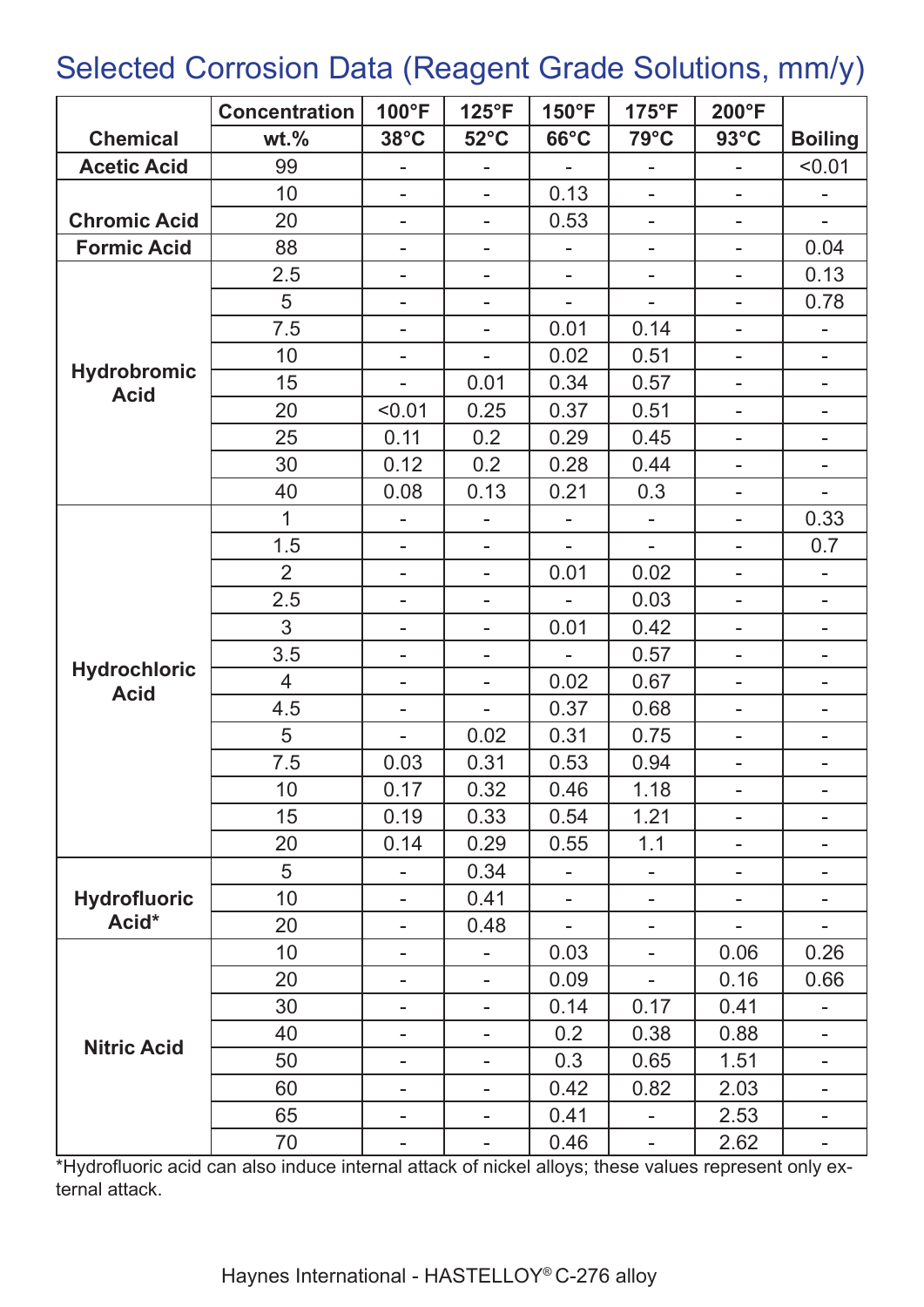### Selected Corrosion Data (Reagent Grade Solutions, mm/y)

|                   | <b>Concentration</b> | 100°F          | $125^{\circ}F$ | 150°F          | 175°F          | 200°F          |                          |
|-------------------|----------------------|----------------|----------------|----------------|----------------|----------------|--------------------------|
| <b>Chemical</b>   | wt. $%$              | $38^{\circ}$ C | $52^{\circ}$ C | $66^{\circ}$ C | $79^{\circ}$ C | $93^{\circ}$ C | <b>Boiling</b>           |
|                   | 50                   |                |                |                | 0.01           | 0.02           |                          |
|                   | 60                   | $\blacksquare$ |                | ۰              | 0.01           | 0.02           | $\blacksquare$           |
| <b>Phosphoric</b> | 70                   |                |                |                | 0.01           | 0.02           | ۰                        |
| <b>Acid</b>       | 75                   | -              |                |                |                |                | Ξ.                       |
|                   | 80                   |                |                |                | 0.01           | 0.02           |                          |
|                   | 85                   | $\blacksquare$ |                |                |                |                | Ξ.                       |
|                   | 10                   |                |                |                | 0.03           | 0.14           | 0.18                     |
|                   | 20                   |                |                |                | 0.05           | 0.4            | 0.49                     |
|                   | 30                   |                |                |                | 0.06           | 0.42           | 0.83                     |
|                   | 40                   |                |                |                | 0.19           | 0.48           |                          |
| <b>Sulfuric</b>   | 50                   | -              |                | 0.02           | 0.26           | 0.62           | ۰                        |
| <b>Acid</b>       | 60                   |                |                | 0.02           | 0.3            | 0.67           |                          |
|                   | 70                   | $\blacksquare$ |                | 0.05           | 0.16           | 0.5            | ۰.                       |
|                   | 80                   | $\blacksquare$ |                | 0.04           | 0.14           | 0.6            | ۰                        |
|                   | 90                   | Ξ.             |                | 0.03           | 0.05           | 0.46           | $\overline{\phantom{a}}$ |
|                   | 96                   | -              |                |                | 0.04           | 0.18           | -                        |

#### Resistance to Pitting and Crevice Corrosion

HASTELLOY® C-276 alloy exhibits high resistance to chloride-induced pitting and crevice attack, forms of corrosion to which the austenitic stainless steels are particularly prone. To assess the resistance of alloys to pitting and crevice attack, it is customary to measure their Critical Pitting Temperatures and Critical Crevice Temperatures in acidified 6 wt.% ferric chloride, in accordance with the procedures defined in ASTM Standard G 48. These values represent the lowest temperatures at which pitting and crevice attack are encountered in this solution, within 72 hours. For comparison, the values for 316L, 254SMO, 625, and C-276 alloys are as follows:

|               | <b>Critical Pitting Temperature</b> | in Acidified 6% FeCl, | <b>Critical Crevice Temperature</b><br>in Acidified 6% FeCl. |              |  |  |
|---------------|-------------------------------------|-----------------------|--------------------------------------------------------------|--------------|--|--|
| <b>Alloy</b>  | ᅂ                                   | $\rm ^{\circ}C$       | ∘⊏                                                           | $^{\circ}$ C |  |  |
| 316L          | 59                                  | 15                    | 32                                                           |              |  |  |
| <b>254SMO</b> | 140                                 | 60                    | 86                                                           | 30           |  |  |
| 625           | 212                                 | 100                   | 104                                                          | 40           |  |  |
| $C-276$       | >302                                | >150                  | 131                                                          | 55           |  |  |

Other chloride-bearing environments, notably Green Death (11.5%  $\rm H_2SO_4$  + 1.2% HCl + 1% FeCl<sub>3</sub> + 1% CuCl<sub>2</sub>) and Yellow Death (4% NaCl + 0.1% Fe<sub>2</sub>(SO<sub>4</sub>)<sub>3</sub> + 0.021M HCl), have been used to compare the resistance of various alloys to pitting and crevice attack (using tests of 24 hours duration). In Green Death, the lowest temperature at which pitting has been observed in C-276 alloy is the boiling point. In Yellow Death, C-276 alloy has not exhibited pitting, even at the maximum test temperature (150°C).The Critical Crevice Temperature of C-276 alloy in Yellow Death is 60°C.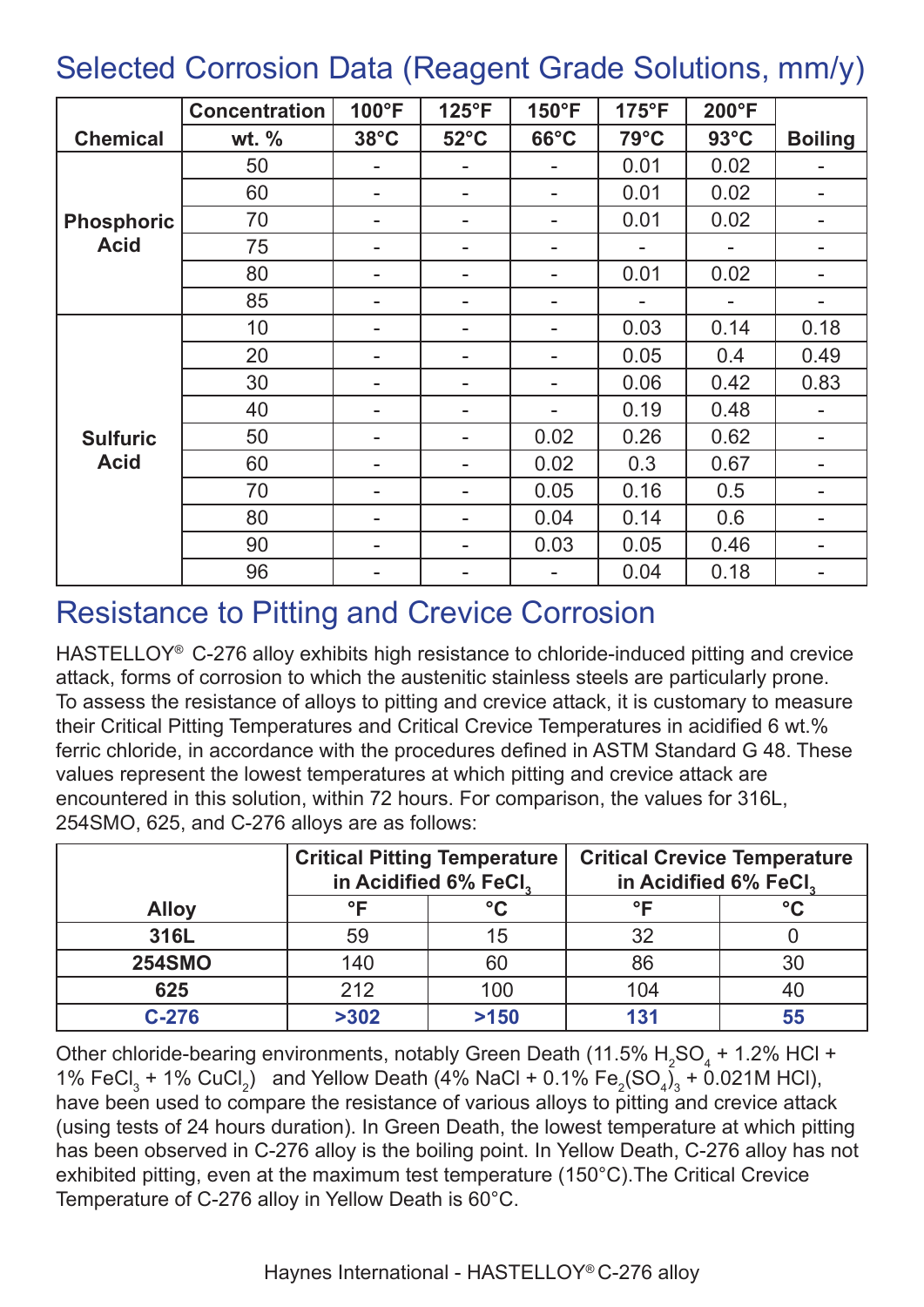#### Resistance to Stress Corrosion Cracking

One of the chief attributes of the nickel alloys is their resistance to chloride-induced stress corrosion cracking. A common solution for assessing the resistance of materials to this extremely destructive form of attack is boiling 45% magnesium chloride (ASTM Standard G 36), typically with stressed U-bend samples. As is evident from the following results, the two nickel alloys, C-276 and 625, are much more resistant to this form of attack than the comparative, austenitic stainless steels. The tests were stopped after 1,008 hours (six weeks).

| <b>Alloy</b>  | <b>Time to Cracking</b> |
|---------------|-------------------------|
| 316L          | 2 h                     |
| <b>254SMO</b> | 24h                     |
| 625           | No Cracking in 1,008 h  |
| $C-276$       | No Cracking in 1,008 h  |

#### Resistance to Seawater Crevice Corrosion

Seawater is probably the most common aqueous salt solution. Not only is it encountered in marine transportation and offshore oil rigs, but it is also used as a coolant in coastal facilities. Listed are data generated as part of a U.S. Navy study at the LaQue Laboratories in Wrightsville Beach, North Carolina (and published by D.M. Aylor et al, Paper No. 329, CORROSION 99, NACE International, 1999). Crevice tests were performed in both still (quiescent) and flowing seawater, at 29°C, plus or minus 3°C. Two samples (A & B) of each alloy were tested in still water for 180 days, and likewise in flowing water. Each sample contained two possible crevice sites.

|               |                     | Quiescent               | <b>Flowing</b>      |                           |  |  |
|---------------|---------------------|-------------------------|---------------------|---------------------------|--|--|
|               | <b>No. of Sites</b> | <b>Maximum Depth of</b> | <b>No. of Sites</b> | <b>Maximum Depth of</b>   |  |  |
| <b>Alloy</b>  | <b>Attacked</b>     | Attack, mm              | <b>Attacked</b>     | Attack, mm                |  |  |
| 316L          | A:2, B:2            | A:1.33, B:2.27          | A:2, B:2            | A:0.48, B:0.15            |  |  |
| <b>254SMO</b> | A:2, B:2            | A:0.76, B:1.73          | A:2, B:2            | A:0.01, B:<0.01           |  |  |
| 625           | A:1, B:2            | A:0.18, B:0.04          | A:2, B:2            | A: < $0.01$ , B: < $0.01$ |  |  |
| $C-276$       | A:1, B:1            | A:0.10, B:0.13          | A:0, B:0            | A:0, B:0                  |  |  |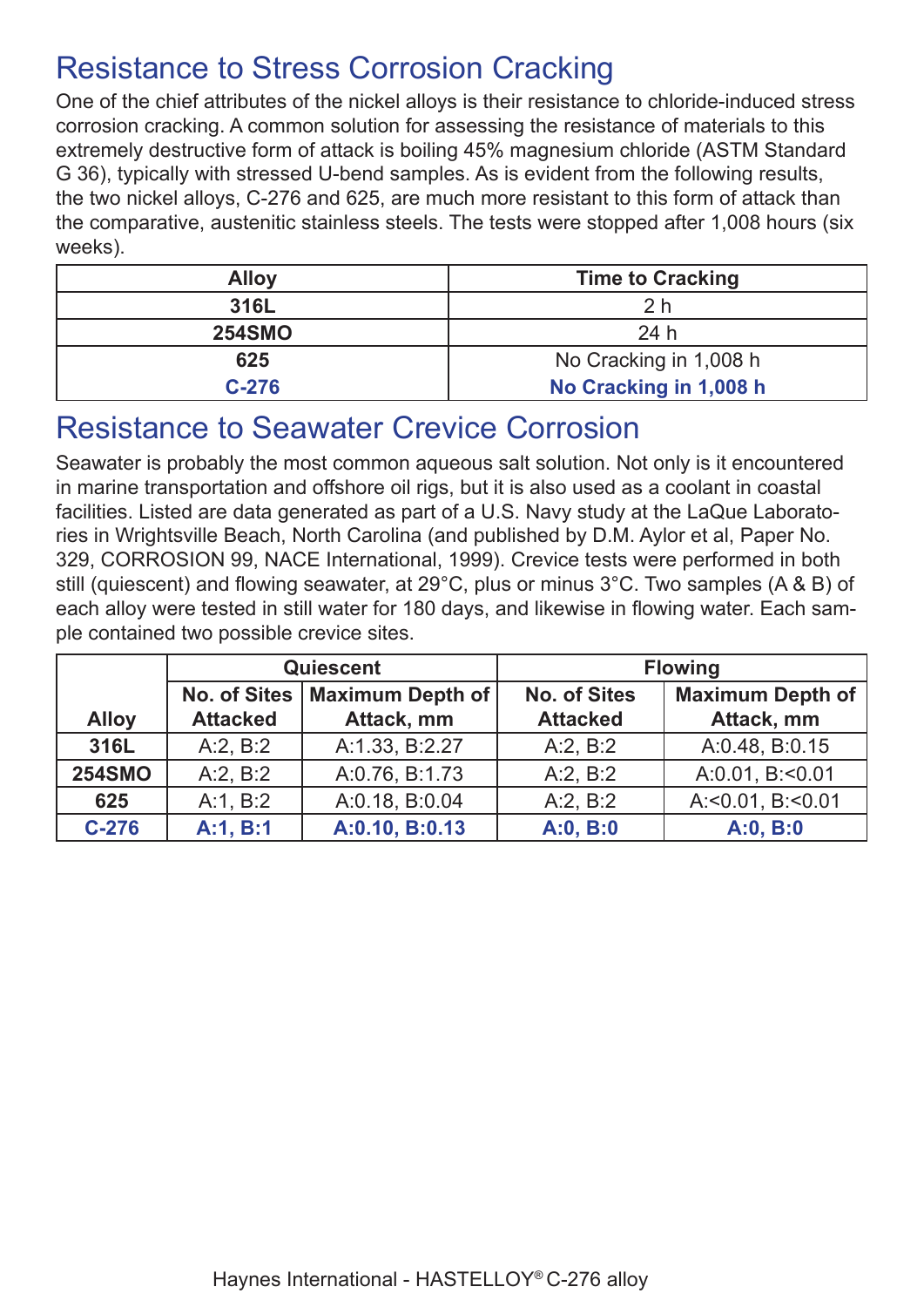#### Corrosion Resistance of Welds

To assess the resistance of welds to corrosion, Haynes International has chosen to test all-weld-metal samples, taken from the quadrants of cruciform assemblies, created using multiple gas metal arc (MIG) weld passes. Predictably, the inhomogeneous nature of weld microstructures leads to higher corrosion rates (than with homogeneous, wrought products). Nevertheless, HASTELLOY® C-276 alloy exhibits excellent resistance to the key, inorganic acids, even in welded form, as shown in the following table:

|                 | <b>Concentration</b> |              | <b>Temperature</b> |     |                   | <b>Corrosion Rate</b>     |        |  |
|-----------------|----------------------|--------------|--------------------|-----|-------------------|---------------------------|--------|--|
|                 |                      |              |                    |     | <b>Weld Metal</b> | <b>Wrought Base Metal</b> |        |  |
| <b>Chemical</b> | $wt.$ %              | $\mathsf{P}$ | $\rm ^{\circ}C$    | mpy | mm/y              | mpy                       | mm/y   |  |
| $H_2SO_4$       | 30                   | 150          | 66                 | 1.2 | 0.03              | < 0.1                     | < 0.01 |  |
| $H_2SO_4$       | 50                   | 150          | 66                 | 1.2 | 0.03              | 0.8                       | 0.02   |  |
| $H_2SO_4$       | 70                   | 150          | 66                 | 5.1 | 0.13              | $\overline{2}$            | 0.05   |  |
| $H_2SO_4$       | 90                   | 150          | 66                 | 4.3 | 0.11              | 1.2                       | 0.03   |  |
| <b>HCI</b>      | 10                   | 100          | 38                 | 8.7 | 0.22              | 6.7                       | 0.17   |  |
| <b>HCI</b>      | 15                   | 100          | 38                 | 7.9 | 0.2               | 7.5                       | 0.19   |  |
| <b>HCI</b>      | 20                   | 100          | 38                 | 6.3 | 0.16              | 5.5                       | 0.14   |  |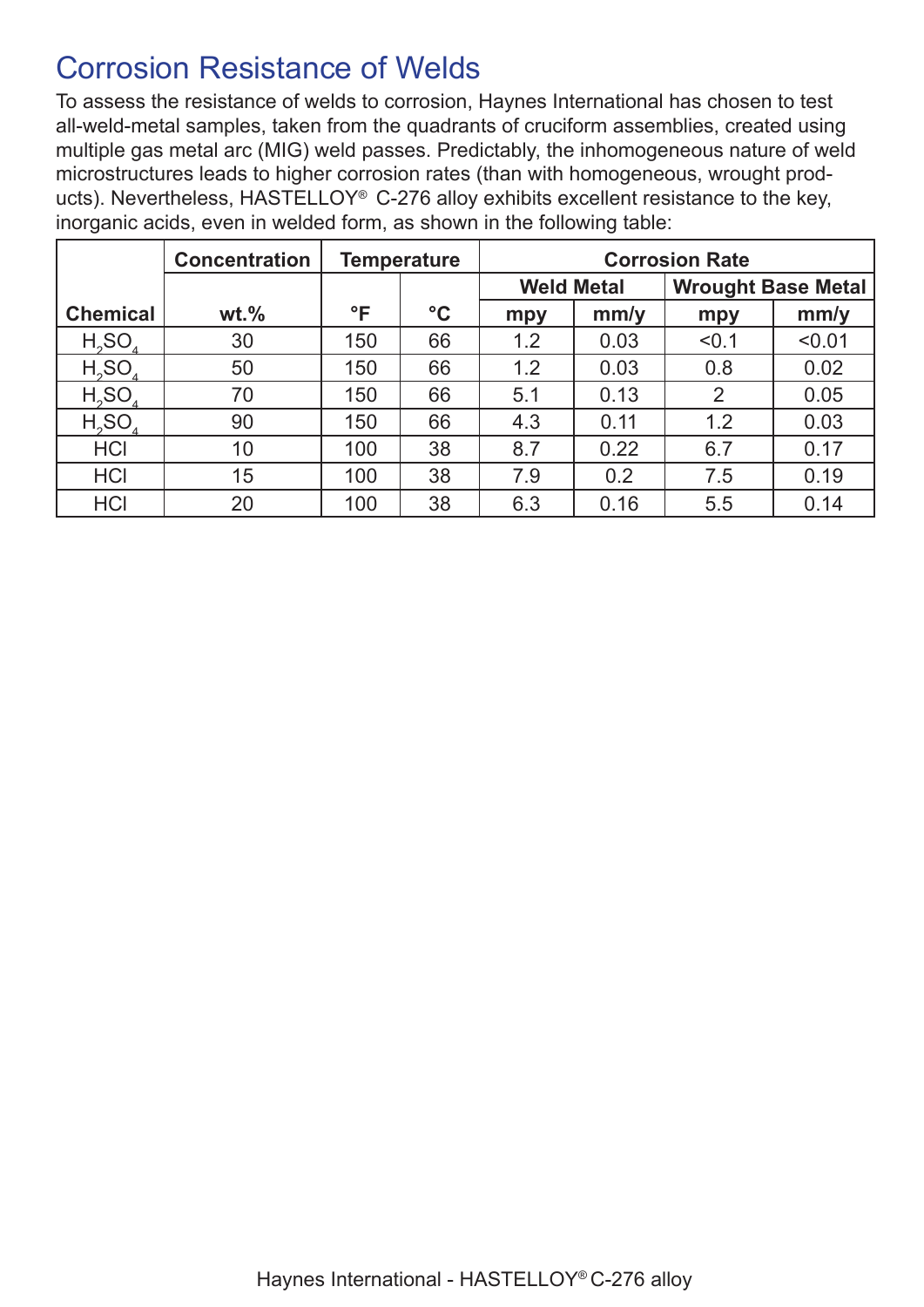# Physical Properties

| <b>Physical Property</b>                       |                 | <b>British Units</b>             | <b>Metric Units</b> |                             |  |
|------------------------------------------------|-----------------|----------------------------------|---------------------|-----------------------------|--|
| <b>Density</b>                                 | <b>RT</b>       | $0.321$ lb/in <sup>3</sup>       | <b>RT</b>           | 8.89 $g/cm3$                |  |
|                                                | <b>RT</b>       | 48.4 µohm.in                     | <b>RT</b>           | $1.23$ µohm.m               |  |
|                                                | 200°F           | 48.7 µohm.in                     | $100^{\circ}$ C     | $1.24$ µohm.m               |  |
|                                                | 400°F           | 49.0 µohm.in                     | $200^{\circ}$ C     | $1.25$ µohm.m               |  |
| <b>Electrical</b><br><b>Resistivity</b>        | 600°F           | 49.5 µohm.in                     | 300°C               | $1.26$ µohm.m               |  |
|                                                | 800°F           | 49.8 µohm.in                     | 400°C               | $1.26$ µohm.m               |  |
|                                                | 1000°F          | 50.6 µohm.in                     | 500°C               | $1.28$ µohm.m               |  |
|                                                |                 |                                  | 600°C               | $1.30 \mu$ ohm.m            |  |
|                                                | 100°F           | 71 Btu.in/h.ft <sup>2</sup> .°F  | $50^{\circ}$ C      | 10.5 W/m.°C                 |  |
|                                                | 200°F           | 77 Btu.in/h.ft <sup>2</sup> .°F  | 100°C               | 11.2 W/m.°C                 |  |
| <b>Thermal</b>                                 | 400°F           | 90 Btu.in/h.ft <sup>2</sup> .°F  | $200^{\circ}$ C     | 12.9 W/m.°C                 |  |
| <b>Conductivity</b>                            | 600°F           | 104 Btu.in/h.ft <sup>2</sup> .°F | 300°C               | 14.7 W/m.°C                 |  |
|                                                | 800°F           | 117 Btu.in/h.ft <sup>2</sup> .°F | 400°C               | 16.5 W/m.°C                 |  |
|                                                | 1000°F          | 132 Btu.in/h.ft <sup>2</sup> .°F | $500^{\circ}$ C     | 18.3 W/m.°C                 |  |
|                                                | 75-200°F        | $6.2 \mu$ in/in. $\degree$ F     | 24-100°C            | 11.2 $\mu$ m/m. $\degree$ C |  |
|                                                | 75-400°F        | $6.7 \mu$ in/in. $\degree$ F     | 24-200°C            | 12.0 µm/m.°C                |  |
| <b>Mean Coefficient of</b>                     | 77-600°F        | 7.1 $\mu$ in/in. $\degree$ F     | 24-300°C            | 12.7 µm/m.°C                |  |
| <b>Thermal Expansion</b>                       | 77-800°F        | $7.3 \mu$ in/in. $\degree$ F     | 24-400°C            | 13.1 µm/m.°C                |  |
|                                                | 77-1000°F       | 7.4 µin/in.°F                    | 24-500°C            | 13.3 µm/m.°C                |  |
|                                                | 77-1100°F       | 7.8 µin/in.°F                    | 24-600°C            | 13.8 µm/m.°C                |  |
| <b>Magnetic Permeability</b>                   | 200 oersted     | 1.0002                           | 15.9 kA/m           | 1.0002                      |  |
| <b>Specific Heat</b>                           | <b>RT</b>       | 0.102 Btu/lb.°F                  | <b>RT</b>           | 427 J/kg.°C                 |  |
|                                                | <b>RT</b>       | 29.8 x 10 <sup>6</sup> psi       | <b>RT</b>           | 205 GPa                     |  |
|                                                | 400°F           | 28.3 x 10 <sup>6</sup> psi       | $200^{\circ}$ C     | 195 GPa                     |  |
| <b>Dynamic Modulus of</b><br><b>Elasticity</b> | 600°F           | 27.3 x 10 <sup>6</sup> psi       | $300^{\circ}$ C     | 189 GPa                     |  |
|                                                | $800^{\circ}$ F | 26.4 x 10 <sup>6</sup> psi       | $400^{\circ}$ C     | 183 GPa                     |  |
|                                                | 1000°F          | $25.5 \times 10^6$ psi           | $500^{\circ}$ C     | 178 GPa                     |  |
| <b>Melting Range</b>                           | 2415-2500°F     | Ξ.                               | 1323-1371°C         |                             |  |
| <b>Poisson's Ratio</b>                         |                 |                                  | <b>RT</b>           | 0.31                        |  |

RT= Room Temperature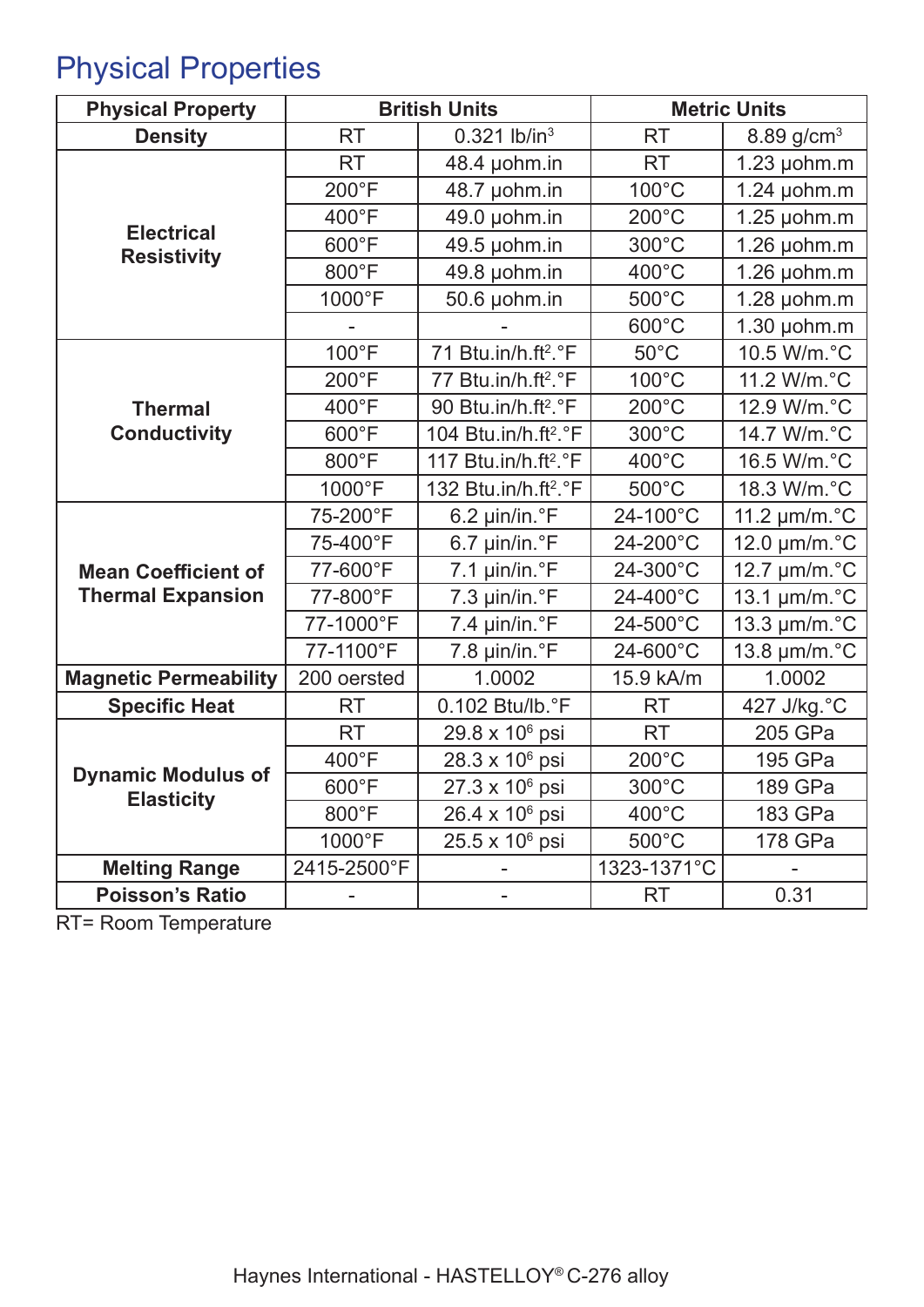### Impact Strength

|                     |                         |       | <b>Thickness</b> |    | <b>Impact Strength</b> |     |
|---------------------|-------------------------|-------|------------------|----|------------------------|-----|
| <b>Type of Test</b> | <b>Test Temperature</b> | Form  | in               | mm | ft.Ibf                 |     |
| Charpy V-Notch      |                         | Plate | 0.394            | 10 | 348                    | 472 |
| Charpy V-Notch      | RT                      | Plate | 0.472            | 12 | 351                    | 476 |

\*RT= Room Temperature

#### Tensile Strength and Elongation

|                    | <b>Test</b>        |                 |                  |                | 0.2%Offset            |            | <b>Ultimate</b>         |            |                   |
|--------------------|--------------------|-----------------|------------------|----------------|-----------------------|------------|-------------------------|------------|-------------------|
|                    | <b>Temperature</b> |                 | <b>Thickness</b> |                | <b>Yield Strength</b> |            | <b>Tensile Strength</b> |            | <b>Elongation</b> |
| Form               | $\overline{\ }$    | $\rm ^{\circ}C$ | in               | mm             | ksi                   | <b>MPa</b> | ksi                     | <b>MPa</b> | $\frac{0}{0}$     |
| <b>Sheet</b>       | <b>RT</b>          | <b>RT</b>       | 0.078            | $\overline{2}$ | 51.6                  | 356        | 114.9                   | 792        | 61                |
| <b>Sheet</b>       | 400                | 204             | 0.078            | $\overline{2}$ | 42                    | 290        | 100.6                   | 694        | 59                |
| <b>Sheet</b>       | 600                | 316             | 0.078            | $\overline{2}$ | 35.9                  | 248        | 98.8                    | 681        | 68                |
| <b>Sheet</b>       | 800                | 427             | 0.078            | $\overline{2}$ | 32.7                  | 225        | 94.3                    | 650        | 67                |
| <b>Sheet</b>       | 400                | 204             | 0.094            | 2.4            | 39.9                  | 275        | 101                     | 696        | 58                |
| <b>Sheet</b>       | 600                | 316             | 0.094            | 2.4            | 33.5                  | 231        | 97.6                    | 673        | 64                |
| <b>Sheet</b>       | 800                | 427             | 0.094            | 2.4            | 29.7                  | 205        | 93.5                    | 645        | 64                |
| Sheet <sup>1</sup> | 400                | 204             | 0.063-0.187      | $1.6 - 4.7$    | 42.1                  | 290        | 100.8                   | 695        | 56                |
| Sheet <sup>2</sup> | 600                | 316             | 0.063-0.187      | $1.6 - 4.7$    | 37.7                  | 260        | 97                      | 669        | 64                |
| Sheet <sup>2</sup> | 800                | 427             | 0.063-0.187      | $1.6 - 4.7$    | 34.8                  | 240        | 95                      | 655        | 65                |
| Sheet <sup>2</sup> | 1000               | 538             | 0.063-0.187      | $1.6 - 4.7$    | 33.8                  | 233        | 88.9                    | 613        | 60                |
| Plate <sup>3</sup> | 400                | 204             | $0.188 - 1.0$    | $4.8 - 25.4$   | 38.2                  | 263        | 98.9                    | 682        | 61                |
| Plate <sup>3</sup> | 600                | 316             | $0.188 - 1.0$    | $4.8 - 25.4$   | 34.1                  | 235        | 94.3                    | 650        | 66                |
| Plate <sup>3</sup> | 800                | 427             | $0.188 - 1.0$    | $4.8 - 25.4$   | 32.7                  | 225        | 91.5                    | 631        | 60                |
| Plate <sup>3</sup> | 1000               | 538             | $0.188 - 1.0$    | $4.8 - 25.4$   | 32.8                  | 226        | 87.2                    | 601        | 59                |
| Plate              | <b>RT</b>          | <b>RT</b>       | 1                | 25.4           | 52.9                  | 365        | 113.9                   | 785        | 59                |
| Plate              | 600                | 316             | 1                | 25.4           | 36.2                  | 250        | 96.3                    | 664        | 63                |
| Plate              | 800                | 427             | 1                | 25.4           | 30.5                  | 210        | 94.8                    | 654        | 61                |

1: Average of 25 tests

2: Average of 34-36 tests

3: Average of 9-11 tests

RT= Room Temperature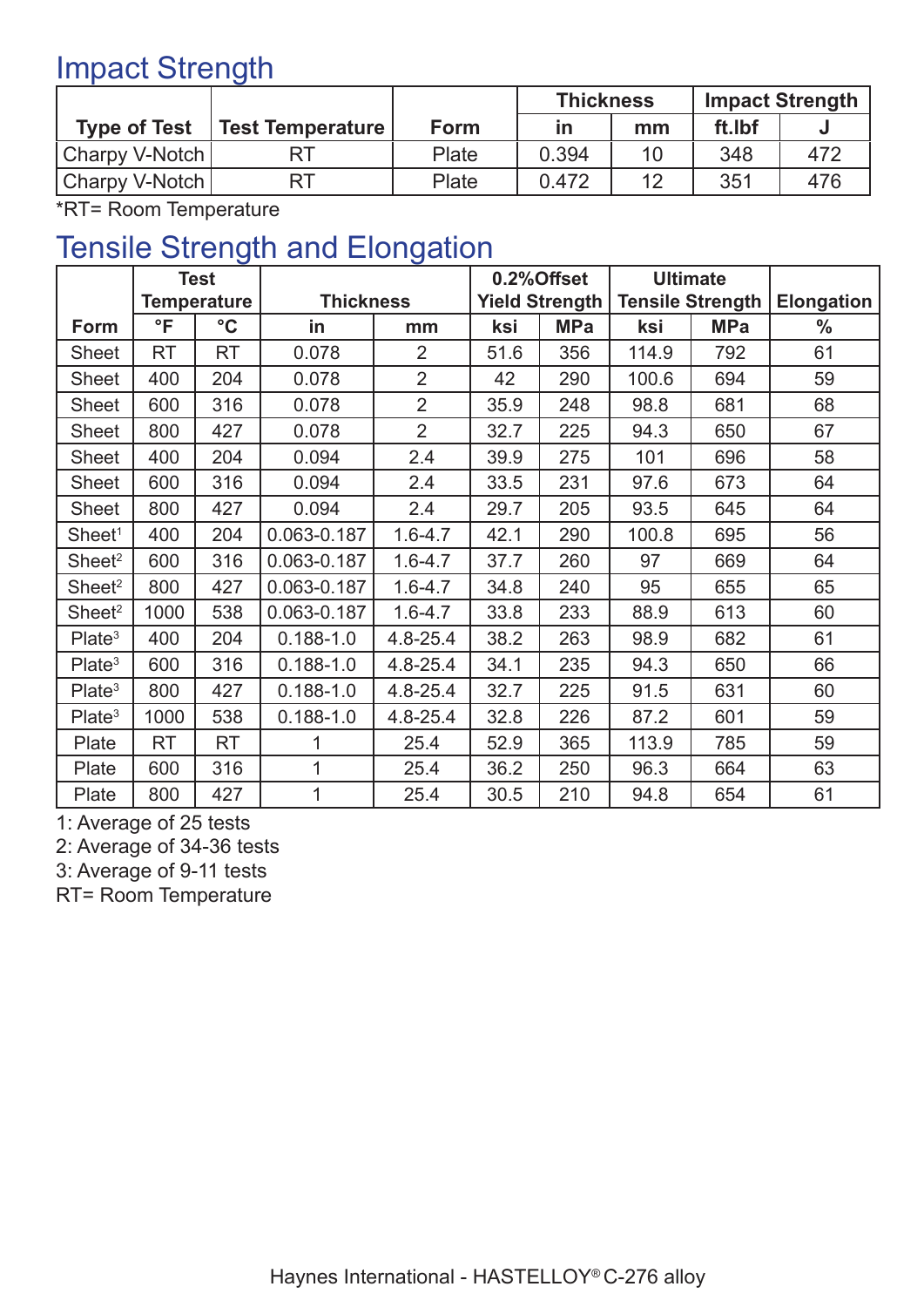### **Hardness**

| <b>Form</b>  |    | Hardness, HRBW   Typical ASTM Grain Size |
|--------------|----|------------------------------------------|
| <b>Sheet</b> | 88 | $3.5 - 6$                                |
| Plate        | 88 | $1 - 5$                                  |
| Bar          | 86 | $1 - 5$                                  |

All samples tested in solution-annealed condition. HRBW = Hardness Rockwell "B", Tungsten Indentor.

### Welding and Fabrication

HASTELLOY® C-276 alloy is very amenable to the Gas Metal Arc (GMA/MIG), Gas Tungsten Arc (GTA/TIG), and Shielded Metal Arc (SMA/Stick) welding processes. Matching filler metals (i.e. solid wires and coated electrodes) are available for these processes, and welding guidelines are given in the "Welding and Fabrication" brochure.

Wrought products of HASTELLOY® C-276 alloy are supplied in the Mill Annealed (MA) condition, unless otherwise specified. This solution annealing procedure has been designed to optimize the alloy's corrosion resistance and ductility. Following all hot forming operations, the material should be re-annealed, to restore optimum properties. The alloy should also be re-annealed after any cold forming operations that result in an outer fiber elongation of 7% or more. The annealing temperature for HASTELLOY® C-276 alloy is 1121°C (2050°F), and water quenching is advised (rapid air cooling is feasible with structures thinner than 10 mm (0.375 in). A hold time at the annealing temperature of 10 to 30 minutes is recommended, depending on the thickness of the structure (thicker structures need the full 30 minutes). More details concerning the heat treatment of HASTELLOY® C-276 alloy are given in our "Welding and Fabrication" brochure.

HASTELLOY® C-276 alloy can be hot forged, hot rolled, hot upset, hot extruded, and hot formed. However, it is more sensitive to strain and strain rates than the austenitic stainless steels, and the hot working temperature range is quite narrow. For example, the recommended start temperature for hot forging is 1232°C (2250°F) and the recommended finish temperature is 954°C (1750°F). Moderate reductions and frequent re-heating provide the best results, as described in "Welding and Fabrication" brochure. This reference also provides guidelines for cold forming, spinning, drop hammering, punching, and shearing. The alloy is stiffer than most austenitic stainless steels, and more energy is required during cold forming. Also, HASTELLOY® C-276 alloy work hardens more readily than most austenitic stainless steels, and may require several stages of cold work, with intermediate anneals.

While cold work does not usually affect the resistance of HASTELLOY<sup>®</sup> C-276 alloy to general corrosion, and to chloride-induced pitting and crevice attack, it can affect resistance to stress corrosion cracking. For optimum corrosion performance, therefore, the re-annealing of cold worked parts (following an outer fiber elongation of 7% or more) is important.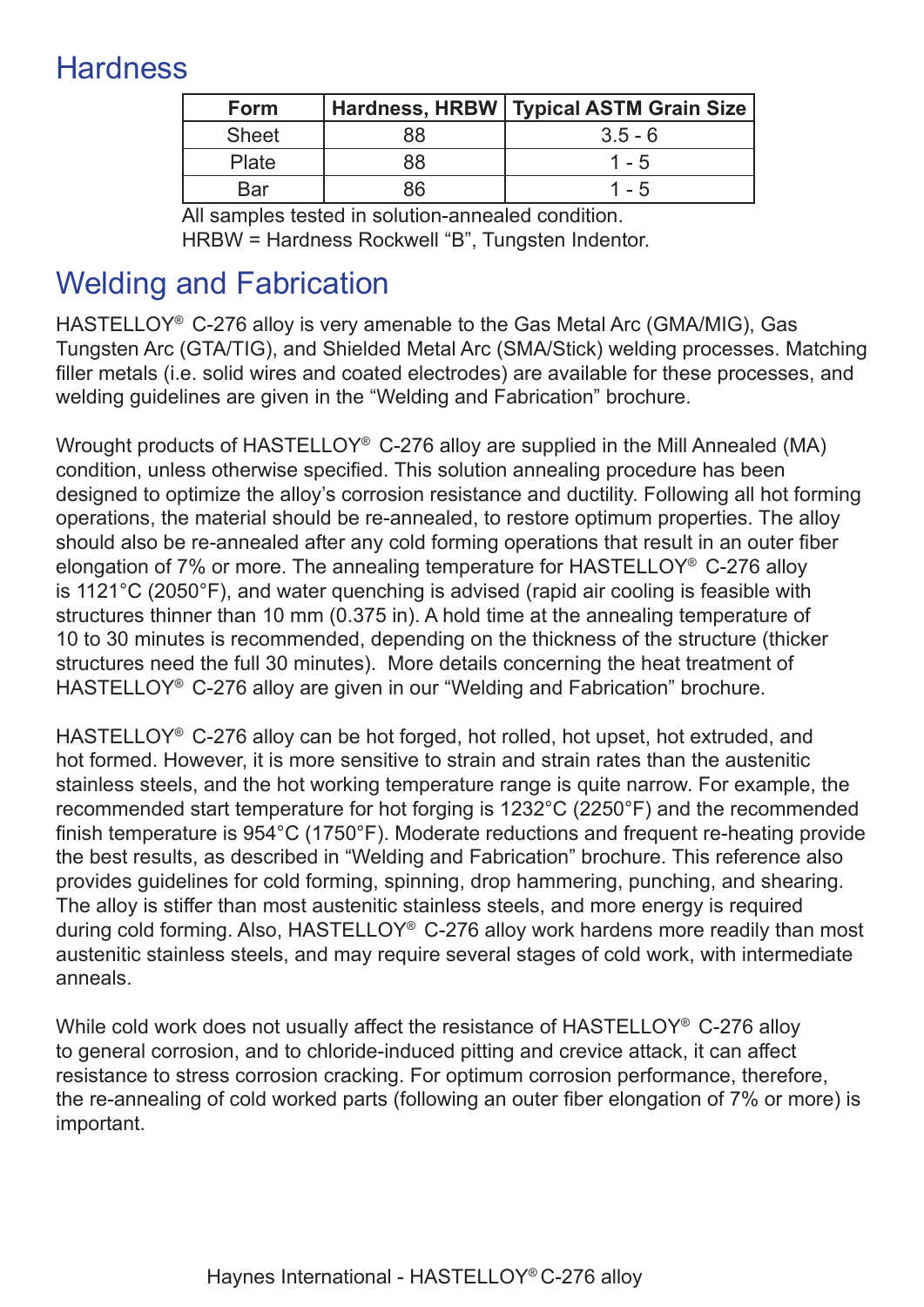## Specifications & Codes

| <b>Specifications</b>               |                                                    |  |  |  |  |
|-------------------------------------|----------------------------------------------------|--|--|--|--|
| HASTELLOY <sup>®</sup> C-276 alloy  |                                                    |  |  |  |  |
| (N10276, W10276)                    |                                                    |  |  |  |  |
| <b>Sheet, Plate &amp; Strip</b>     | SB 575/B 575                                       |  |  |  |  |
|                                     | $P = 43$                                           |  |  |  |  |
|                                     | SB 574/B 574                                       |  |  |  |  |
| <b>Billet, Rod &amp; Bar</b>        | B 472<br>$P = 43$                                  |  |  |  |  |
|                                     |                                                    |  |  |  |  |
|                                     | SFA 5.11/ A 5.11 (ENiCrMo-4)                       |  |  |  |  |
| <b>Coated Electrodes</b>            | <b>DIN 2.4887</b>                                  |  |  |  |  |
|                                     | (EL-NiMo15Cr15W)<br>$F = 43$                       |  |  |  |  |
|                                     |                                                    |  |  |  |  |
|                                     | SFA 5.14/ A 5.14 (ERNiCrMo-4)<br><b>DIN 2.4886</b> |  |  |  |  |
| <b>Bare Welding Rods &amp; Wire</b> |                                                    |  |  |  |  |
|                                     | (SG-NiMo16Cr16W)<br>$F = 43$                       |  |  |  |  |
|                                     | SB 622/B 622                                       |  |  |  |  |
|                                     | B 983                                              |  |  |  |  |
| <b>Seamless Pipe &amp; Tube</b>     | $P = 43$                                           |  |  |  |  |
|                                     | SB 619/B 619                                       |  |  |  |  |
| <b>Welded Pipe &amp; Tube</b>       | SB 626/B 626                                       |  |  |  |  |
|                                     | $P = 43$                                           |  |  |  |  |
|                                     | SB 366/B 366                                       |  |  |  |  |
| <b>Fittings</b>                     | SB 462/B 462                                       |  |  |  |  |
|                                     | $P = 43$                                           |  |  |  |  |
|                                     | SB 564/B 564                                       |  |  |  |  |
| <b>Forgings</b>                     | SB 462/B 462                                       |  |  |  |  |
|                                     | $P = 43$                                           |  |  |  |  |
| <b>DIN</b>                          | 17744 No. 2.4819 NiMo16Cr15W                       |  |  |  |  |
|                                     | Werkstoffblatt 400                                 |  |  |  |  |
| <b>TÜV</b>                          | Kennblatt 320                                      |  |  |  |  |
|                                     | Kennblatt 319                                      |  |  |  |  |
|                                     | NACE MR0175                                        |  |  |  |  |
| <b>Others</b>                       | <b>ISO 15156</b>                                   |  |  |  |  |